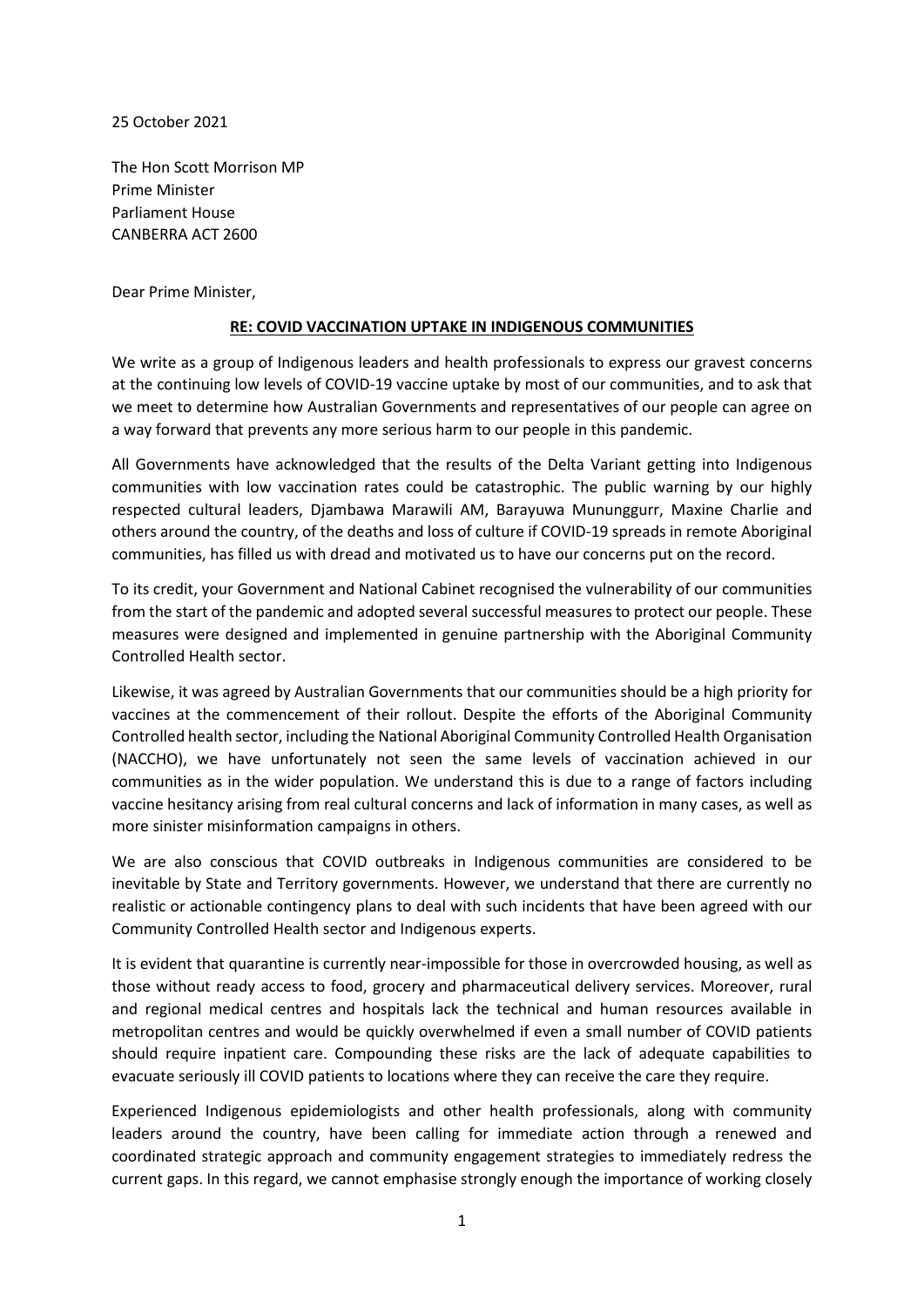with the Aboriginal Community Controlled Health sector on this issue. The work they have done to vaccinate our people to date has doubtless saved lives, but to vaccinate the remaining Indigenous population at the pace required to achieve full protection prior to nationwide easing of restrictions they will need to agree on the strategy and also be provided with significantly more logistical assistance from all Australian governments.

The most important initiative that needs to commence now is the development and publication of an agreed strategy including milestones between all Governments, the Aboriginal Community Controlled health sector and other Indigenous experts that seeks to achieve the highest possible vaccination rates in our communities, and which includes contingency plans for the inevitable COVID outbreaks over the coming months. It is this more than anything else, and particularly its publication, which will give Indigenous leaders and their communities some assurance that our peoples can be fully involved in overcoming the existential threats that the pandemic poses to us.

We respectfully request a meeting with you and Ministers Hunt and Wyatt as soon as practicable to discuss our concerns and to work with you to consider the propositions we have put forward in this letter. A copy of this letter has also been forwarded to your Ministers.

My Executive Assistant, Luka Gray [\(luka.gray@anu.edu.au\)](mailto:luka.gray@anu.edu.au), can be contacted to make any meeting arrangements.

Yours sincerely,

Professor Peter Yu AM Vice President, First Nations Australian National University

On behalf of:

| Djambawa Marawili AM       | Arnhem, Northern and Kimberley Aboriginal Artists Corporation     |
|----------------------------|-------------------------------------------------------------------|
| Barayuwa Mununggurr        | Laynhapuy Homelands Aboriginal Corporation                        |
| Gibson Farmer Illortaminni | <b>Tiwi Land Council</b>                                          |
| <b>Maxine Charlie</b>      | Arnhem, Northern and Kimberley Aboriginal Artists Corporation     |
| Prof Marcia Langton AO     | School of Population and Global Health, University of Melbourne   |
| Gordon Cole                | <b>G Cole Consulting</b>                                          |
| A/Prof Colin Saltmere AM   | Aboriginal Environments Research Centre, University of Queensland |
| Nigel Browne               | Larrakia Development Corporation                                  |
| A/Prof Ray Lovett          | <b>Australian National University</b>                             |
| <b>Tyronne Garstone</b>    | Kimberley Land Council                                            |
| <b>Ricky Archer</b>        | North Australian Indigenous Land & Sea Management Alliance        |
| Dr Jill Guthrie            | <b>Australian National University</b>                             |
| A/Prof Lisa Whop           | <b>Australian National University</b>                             |
| Peter Windie               | Yamatji Marlpa Aboriginal Corporation                             |
| Natalie Parker             | Yamatji Marlpa Aboriginal Corporation                             |